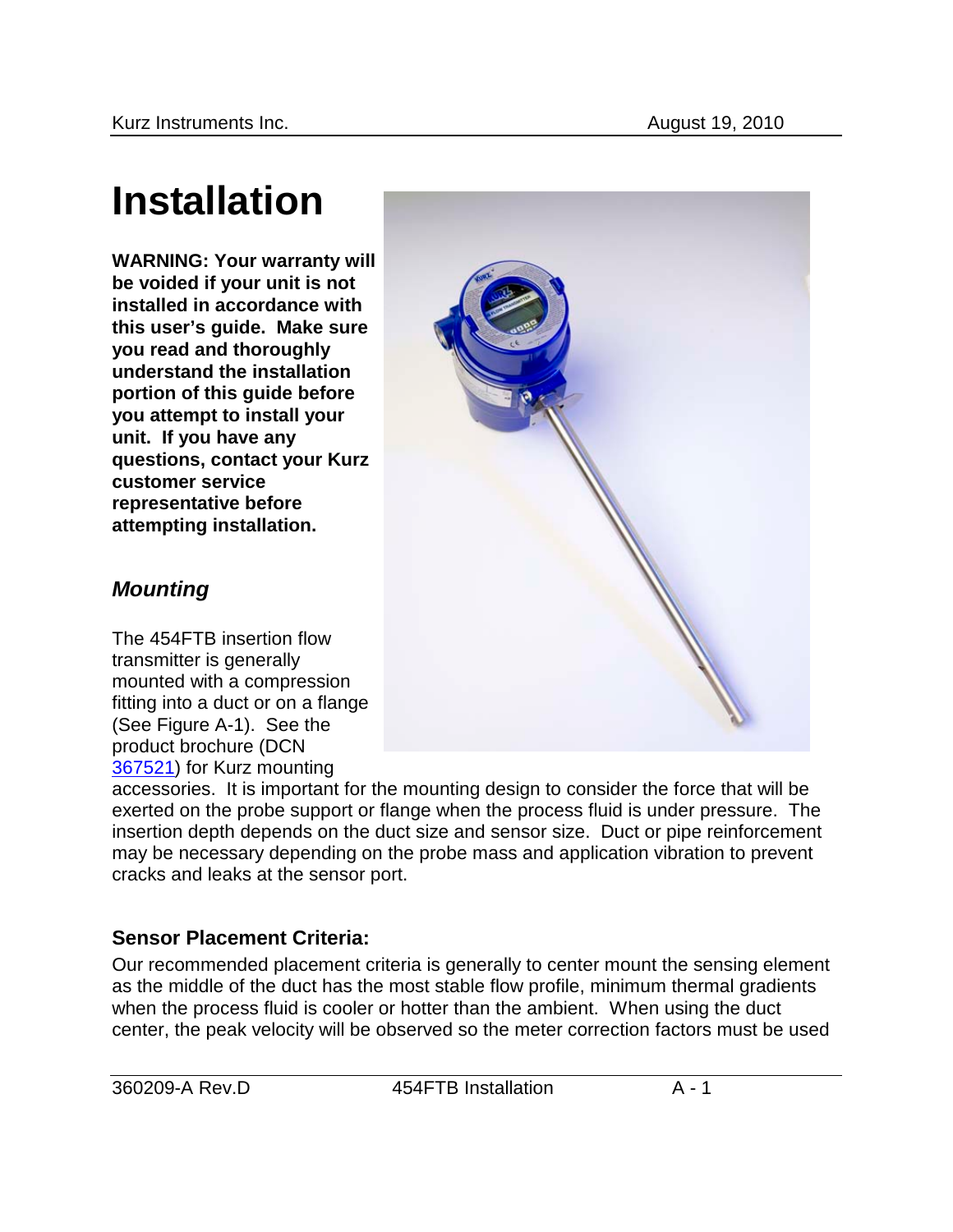to reduce this observed peak velocity to the true duct average. Establishing the correction factors is discussed in the field calibration section of the manual.

Sensor placement, things to watch out for:

- If the process being monitored has moving valves or other flow profile disturbances the meter should be installed away from them to obtain the best performance. About 30 duct diameters are needed to have the profile within about 1% of a long run velocity profile based on a single sensor velocity measurement. Less length is needed for multi-point arrays like the K-BAR.
- When the dew point is close to your operation temperature, and/or you have a saturated gas in un-insulated ducting and condensation occurs on the walls, do not mount the sensor pointing in a downward angle. Pointing the sensor up or horizontally will prevent condensation from reaching the sensor element and causing false high flow readings as the heated element evaporates the condensate.
	- Locating a sensor at the inlet of a fan which is pulling ambient air can result in extra sensor cleaning schedules to remove dirt build up. The fan inlet will tend to be below atmospheric pressure and when the humidity is near 100% there will be condensation and mist formed at these locations. The condensate will allow dirt to stick to the sensor more than in the absence of condensate. Moisture vapor (humidity less than 100%) which is dissolved in the air simply contributes to the total mass flow measured by the sensor. A discussion of the wet vs. dry flow in Air and converting between them are in the Kurz technical report 364018.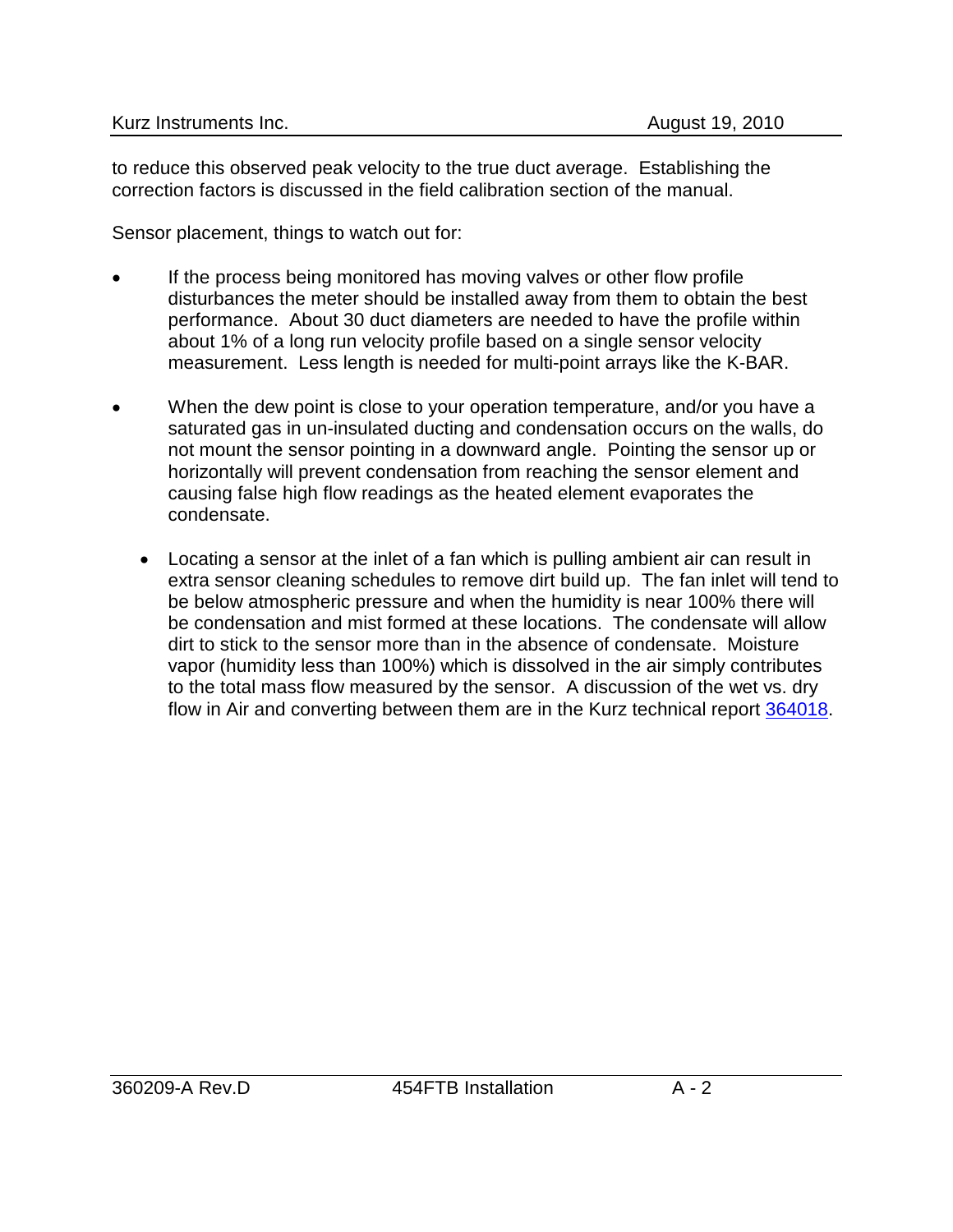

Figure A-1 Model 454FT installation with compression fitting.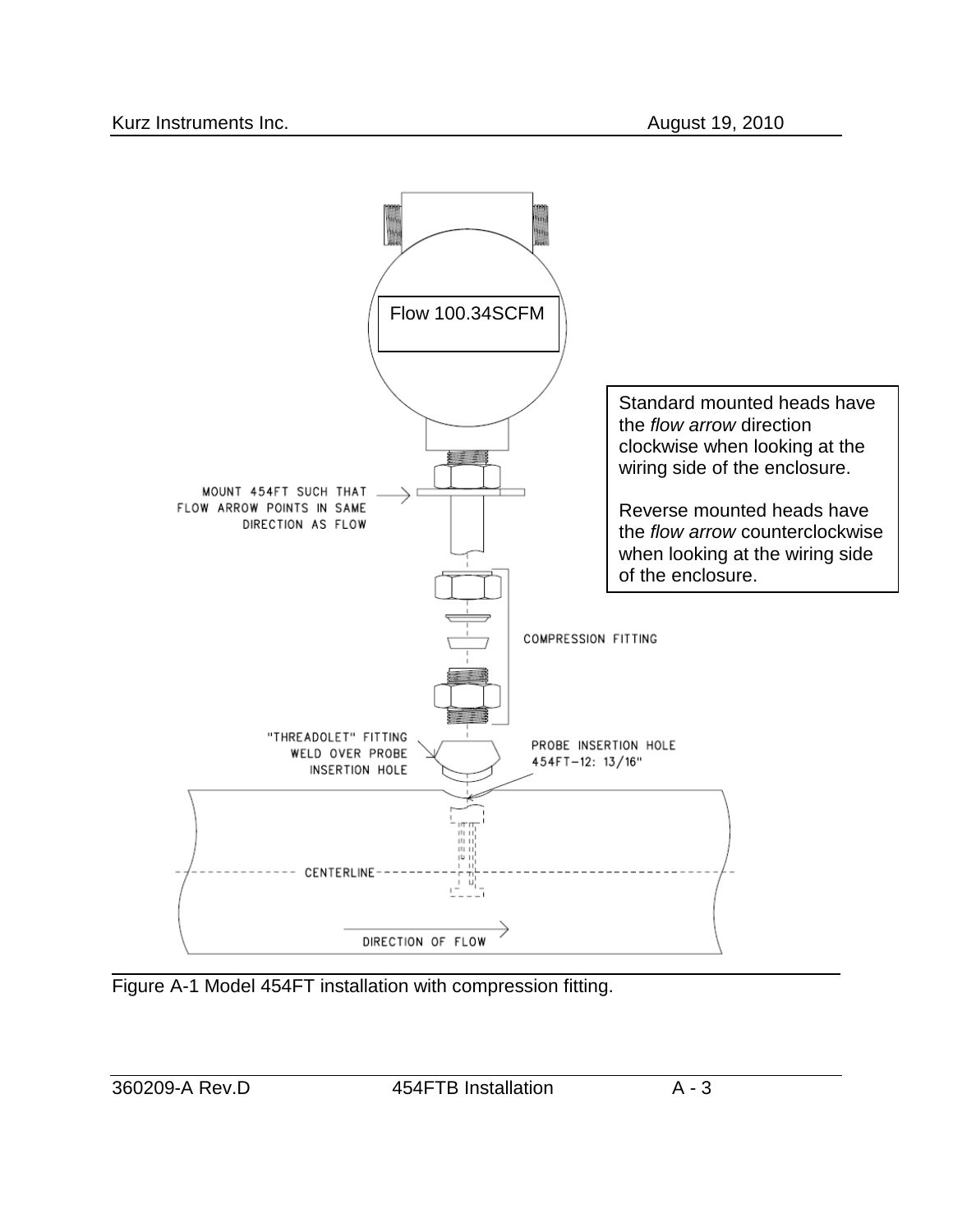#### Kurz Instruments Inc. **August 19, 2010**



Figure A-2. Location of major components

1. ¾" FNPT Sensor support port (TA or Transmitter Attached version)

Conduit or cable port (TS or Transmitter Separate version)

- 2. Backlit 2x16 LCD and 20 key button interface
- 3. ¾" FNPT signal and power conduit ports.
- 4. Safety Label and Product ID tag.
- 5. Main I/O wiring terminal block for sensor, power, RS-485 and 4-20 mA outputs, TB1
- 6. AC power input. 85 to 265 VAC 50/60 Hz. 1 phase.
- 7. Power indicator: Green LED, right side of TB1
- 8. USB mini-B connector
- 9. Optional hardware, AI, DO, DI, Purge valve, I/O connector TB6
- 10. External and internal ground lug locations. Shielded wire pig-tail termination location.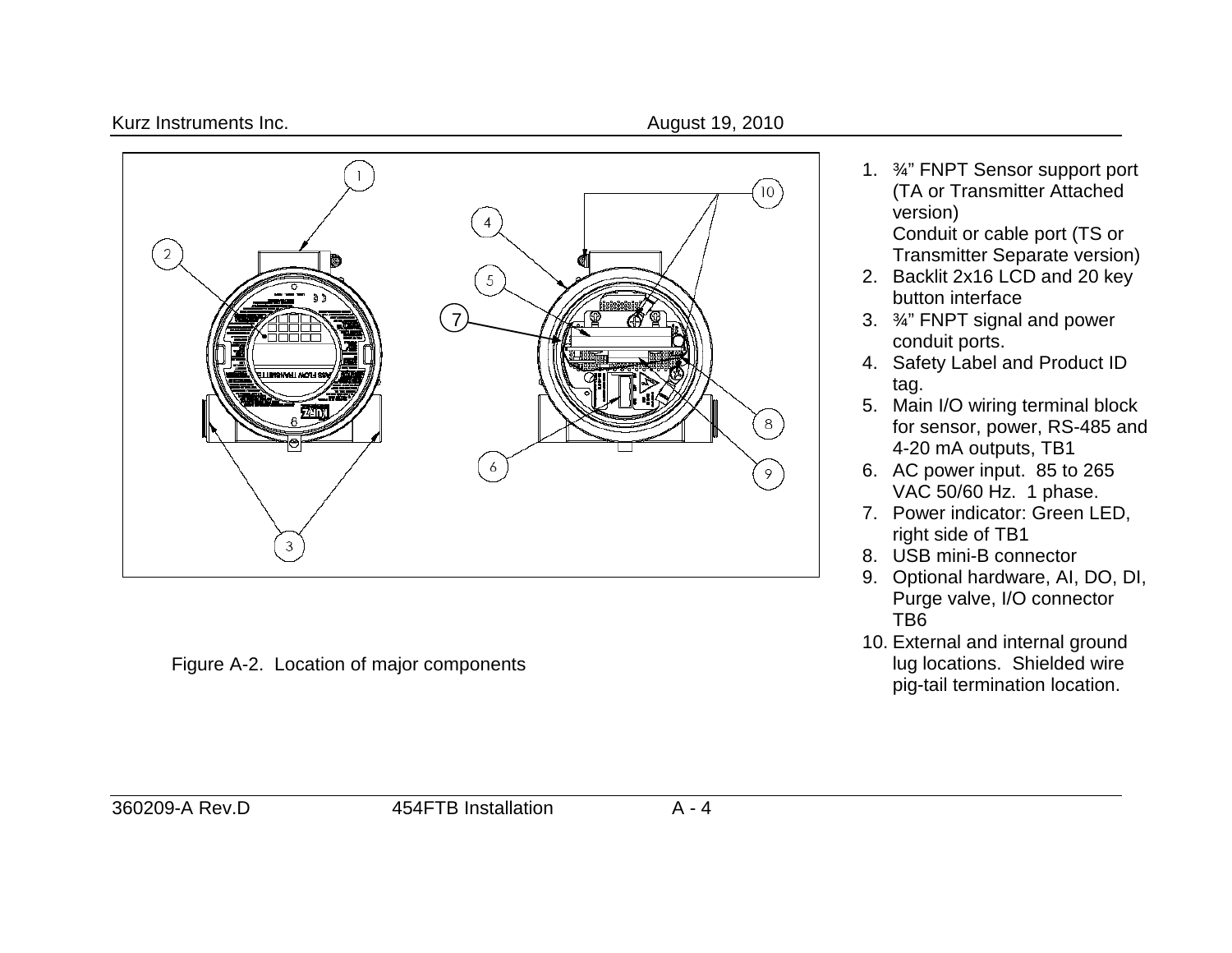## *Electronics Head Orientation*

The electronics head is provided in two standard orientations compared to the sensor flow arrow or flow direction. When looking at the display and the flow or *flow arrow* is to the right, this is the normal configuration (see figure A-1) and flowing to the left is reverse. This option is selected in the model part number when the unit is ordered.

*Rotating the head in the field can damage the sensor wires and result in a loose connection which results in water leakage or other warranty and hazardous area safety violations.* 

## *TS Version*

For transmitter separate versions (TS) there are two enclosure groups. The sensor enclosure mounts as described above and contains just a sensor wire terminal board.

Sensor Wires



Figure A-3. Sensor electronics enclosure and sensor J-box with covers removed. Note *flow arrow* is clockwise to the sensor wiring side of the enclosure (standard orientation).

The electronics enclosure contains the sensor control board, optional AC power supply and LCD/keypad and is mounted via the pipe nipple as shown in Figure A-4. Two U

360209-A Rev.D 454FTB Installation A - 5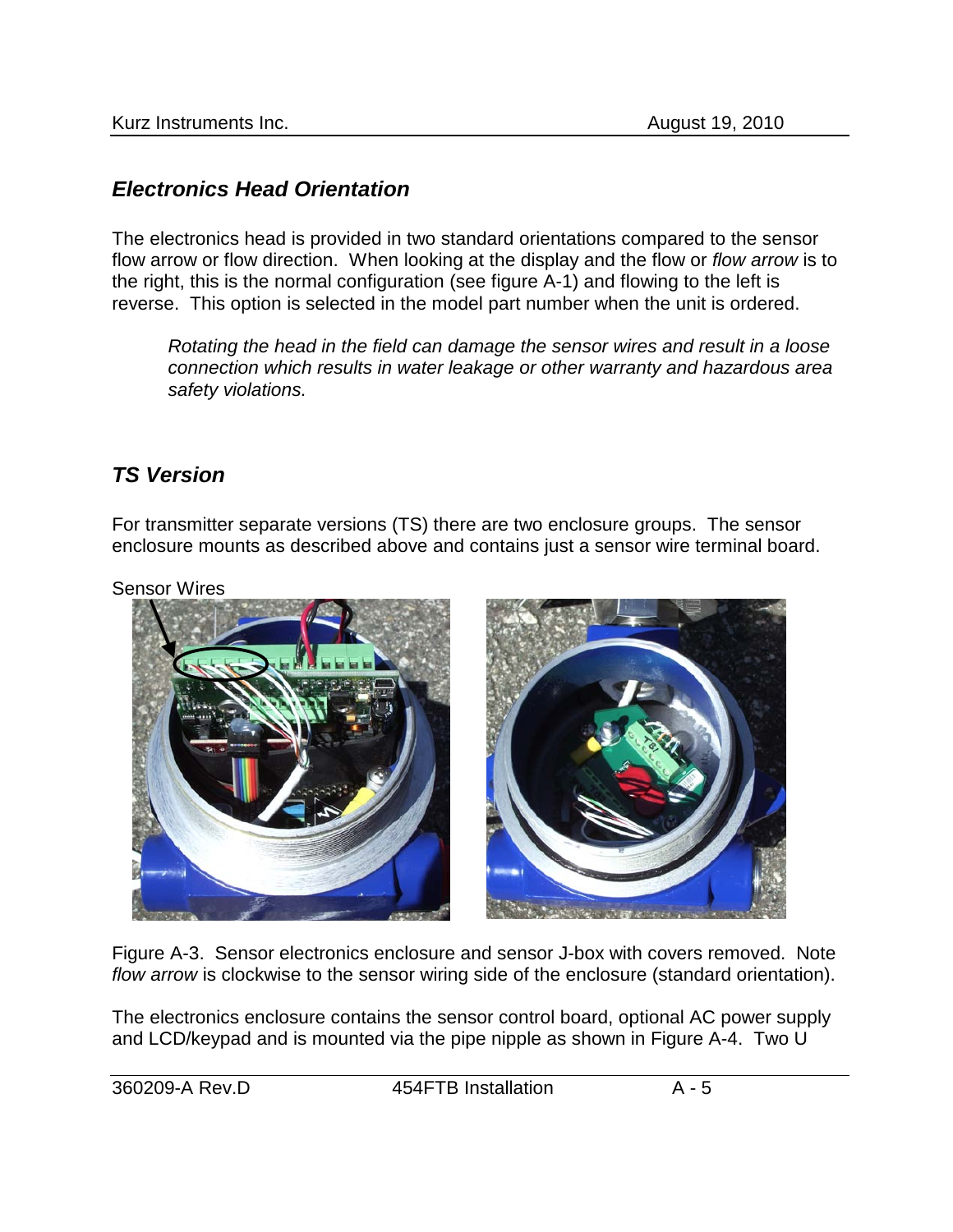clamps around the pipe nipple to a metal mounting adaptor (Optional Kurz part # 700494-) frame or pipe stand are sufficient. It is important to note that the serial number on the sensor enclosure must match the serial number on the electronics enclosure. These two parts are not interchangeable with another TS flow meter.



Figure A-4. Examples of Unistrut and Pipe mounting of the TS configured electronics using the optional mounting kit, 700494-.

# *Field Wiring*

Proper wiring installation of the MFT B-Series flow transmitters should address some or all of the following issues:

- Safety Grounding and Explosion-Proof enclosure connections.
- Water ingress protection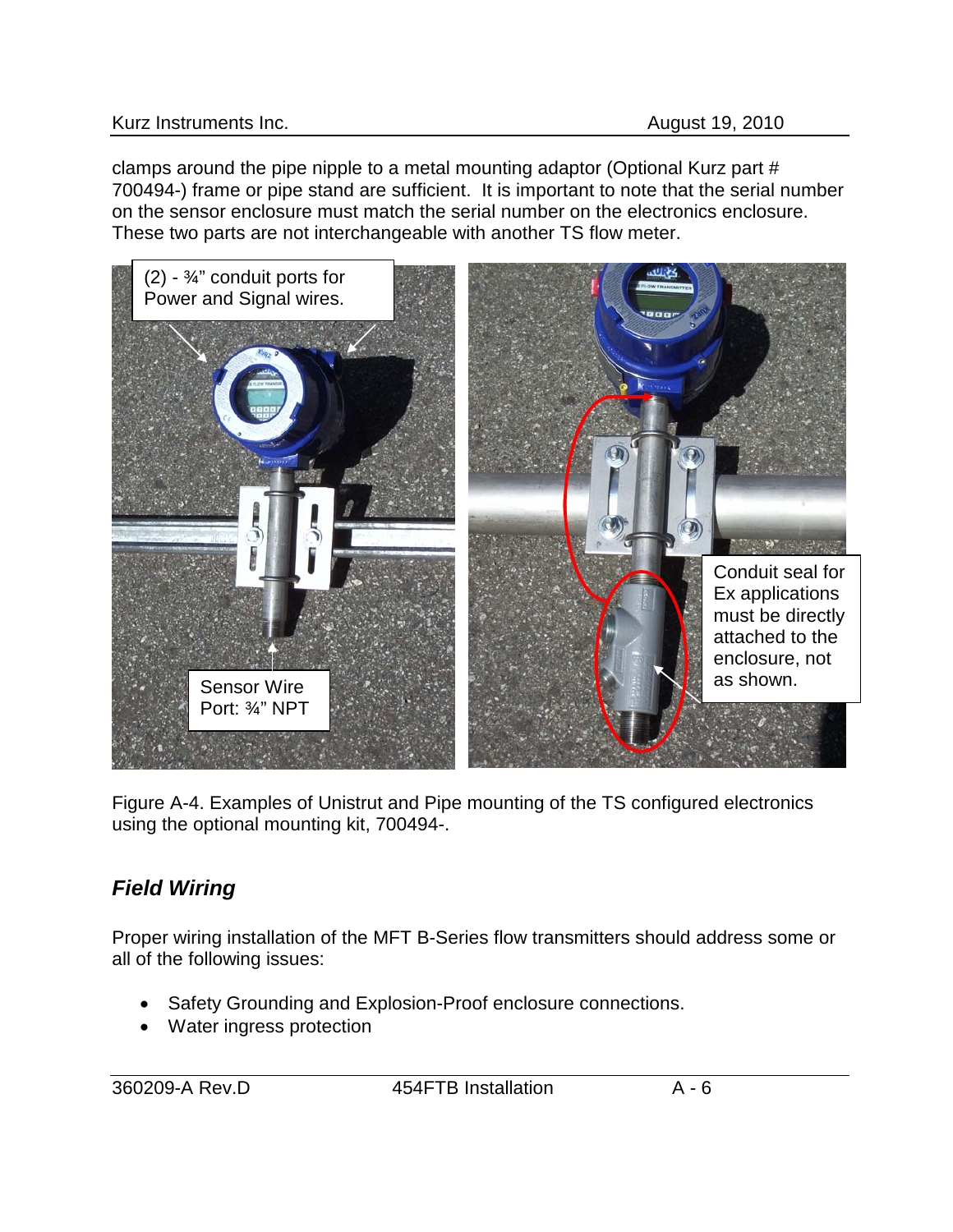- DC or AC power requirements and connection.
- Analog Output configuration and wiring of the 4-20 mA signals.
- Discrete Alarms
- Purge sensor air solenoid
- Zero/Mid/Span daily drift test (EPA 40 CFR part 60 or 75 support)
- Serial Digital Interface
- 5-wire sensor connection for the TS configuration
- Clip-on Ferrite for all signal wires if not in shielded conduit
- Flex service connection to sensor probe support.

*Please read the complete text of the sections and study the wiring diagram examples which are relevant to your model before performing the installation.*

# *Safety*

To ensure compliance with general safety requirements the metal enclosures must be grounded to minimize the chance of electrical shock. For Explosive Atmospheres, proper grounding minimizes the chance of sparks occurring, potential ignition sources outside an enclosure at its mechanical interfaces if a fault current was to flow. Both internal and external grounds are available; see the wiring diagrams DCN 342038 and 342039.

For hazardous gas areas, wiring going into and out of the explosion-proof enclosures must be done through a conduit seal or cable gland rated for explosion-proof applications (Class 1 Div. 1 or Zone 1) attached directly to the enclosure. See Figure A-4. These seals are not needed for non-incendiary designs (Class 1 Div. 2 or Zone 2) except where extra protection from water damage is wanted.

**For hazardous areas it is important to not connect or disconnect any wiring when the circuits are energized, the resulting spark could cause ignition.**

#### **For hazardous areas: Do not open the enclosure when potentially explosive atmosphere is present.**

Three 3/4" FNPT fittings are provided on the electronics enclosure. The one pointing out radially is used for the sensor probe support or its wiring in a TS configuration. The other two ports exiting opposite the sensor port are for power and signal wiring. One port is typically used for AC power and the other for the signal wires. DC powered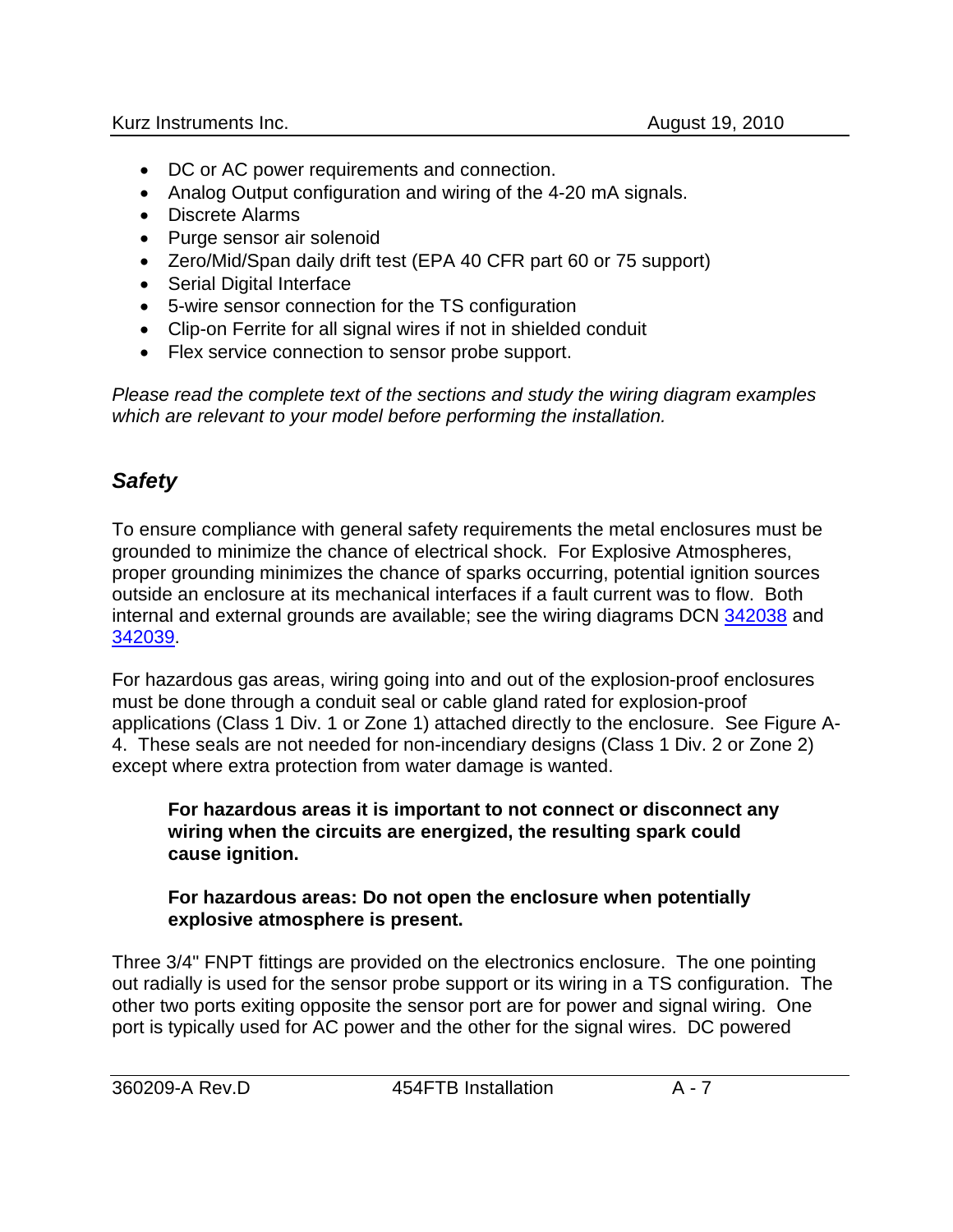models can use both ports for signal/power wiring. Consult your local electrical code for installation requirements.

#### **For hazardous areas, if there is an unused conduit port, then an approved Ex d plug (3/4" ) must be used on that port and fully threaded in.**

The safety labels and ratings for CSA, and ATEX Ex n and Ex d applications along with the T-code for both the enclosure ambient environment and the sensor process environment are shown in section AM of the manual.

The electronics board used for the Ex applications is certified as the -01, -03 and -04 for the FD sensors (used in 454 and larger 5xx models) and -06 and -07 on the MD sensors (2" and smaller 5xx models). This configuration is provided at the factory when the equipment is ordered but if a field replacement of the SC board is done, it is important to ensure the board is compatible with the sensor. See section I for more detail on this.

The HART versions of the product which uses the following boards: -11, -13, -14, -16 and -17 whose sensors are the same as described above (-01 and -11 are the same board and sensor except for HART).

# *Water Ingress Protection*

The leading cause of a malfunctioning flow transmitter is water penetration in to the sensor electronics or wiring terminals. The electronics enclosures have a NEMA 4X or IP66 rating but the transmitters are still subject to water damage if not properly installed and maintained.

Protective measures for keeping water out of the flow transmitter components.

- Installation of conduit seals (Ex type potting Y work well) near the enclosures on all ports.
- Most cable gland designs not only provide for shielded cable termination but an environmental seal against dirt and water.
- Routing of conduit or cable using a water loop and drain near the enclosure ports
- Keep the enclosure lids on tight using the supplied o-rings.
- Positive pressure dry purge air to the enclosure will keep condensation out (few PSI from a regulator).

Conformal coating of the circuit boards is standard but this only protects against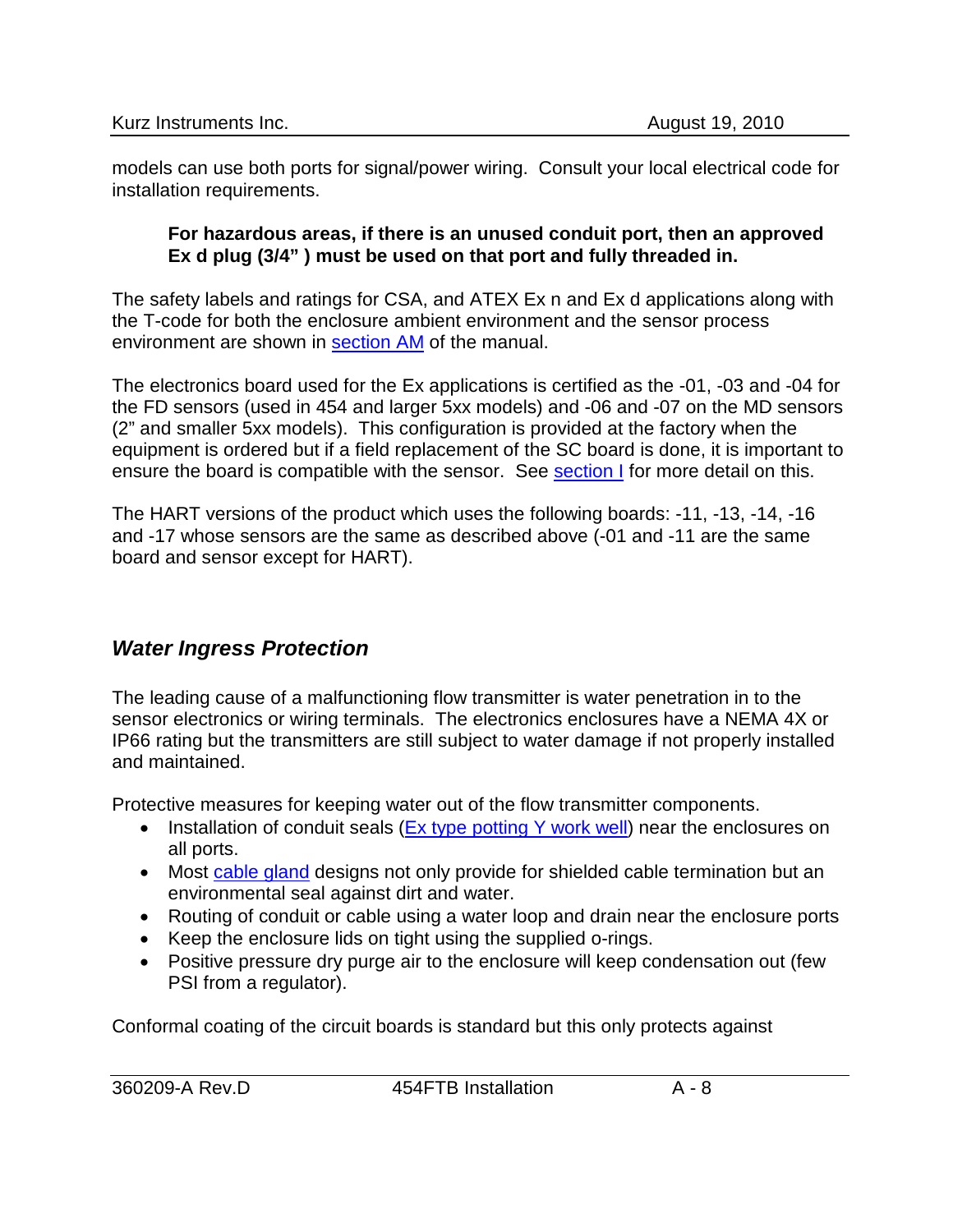condensation of trapped water vapor which forms from cooling inside the enclosures/conduit. Every 10 minutes a sensor and wiring leakage test is performed. This will set an alarm (Modbus, LCD, NE-43 and HART) when excessive leakage is observed.

# <span id="page-8-0"></span>*Flex Wiring Connection for Sensor Inspections*

To support periodic and preventative maintenance, the sensor electrical connections should be done with extra cable or flex conduit length. This allows the sensor to be removed from the process for inspection and or cleaning without disconnecting the wiring. The transmitter attached (TA) versions have power and 4-20 mA wires routed out and use standard electrical wring practice as shown in Figure A-5.

**However**, the trouble is maintaining the **EMC requirements** on the wiring at the same time. If we are using a transmitter separate (TS) version, the sensor is remote from its electronics, therefore, we must use an approved shielding method. The 5-wire sensor connections are described in a later section.



 Figure A-5. Flex sensor connection for service loop, TA version using Liquid Tight Conduit.

**Approved EMC** tight flexible, electrical shield for the **TS 5-wire sensor** wiring include

- Braided reinforced pneumatic hose, hydraulic line hose
- Corrugated Stainless Steel tubing, with compression fitting at each end. Gas appliance flex fittings may be long enough and are available at local home improvement outlets.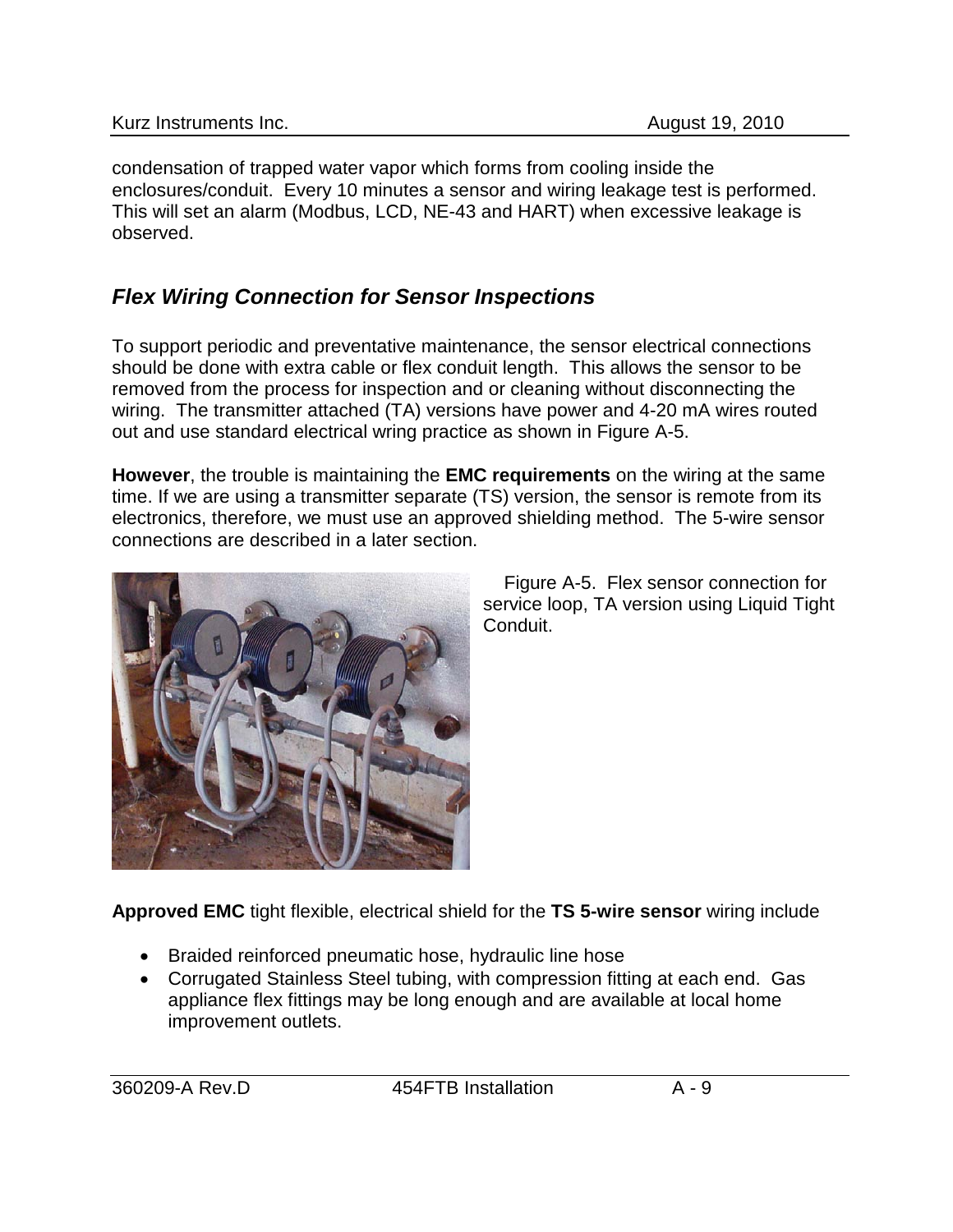• Braided Shielded cable with peripheral bonded shield cable glands Figure A-6 shows an example of each of the EMC shielding recommended above.



Figure A-6. Metal Braid Hydraulic Lines, corrugated gas appliance line and braided shielded cable all work well for EMC shielding of 5-wire sensor connections.

*Do not use standard Liquid tight Flex conduit for 5-wire sensor connections, EMC shielding is not effective.*

# *Typical Hook-Up Wiring Diagrams*

For both the AC & DC powered versions of the MFT B-Series, typical summarized wiring diagrams for most applications are available as defined in DCN 342038. This covers the TS and transmitter attached (TA) configurations. Examples for 4-20 mA connections and Modbus are shown along with the terminal definitions and cable wiring notes.

For the transmitter separated (TS) enclosure configuration, the 5-wire sensor connections must be made as shown in DCN 342039. The connection between the enclosure groups must be shielded to maintain the CE, EMC rating.

# *24 VDC Powered Flow Transmitters*

The 24 VDC power is a nominal voltage since all circuits have a regulated supply and will work between 18 and 30 VDC. You may also use an unregulated power supply with 50 to 60 Hz ripple as long as the instantaneous voltage is between 18 and 30 VDC.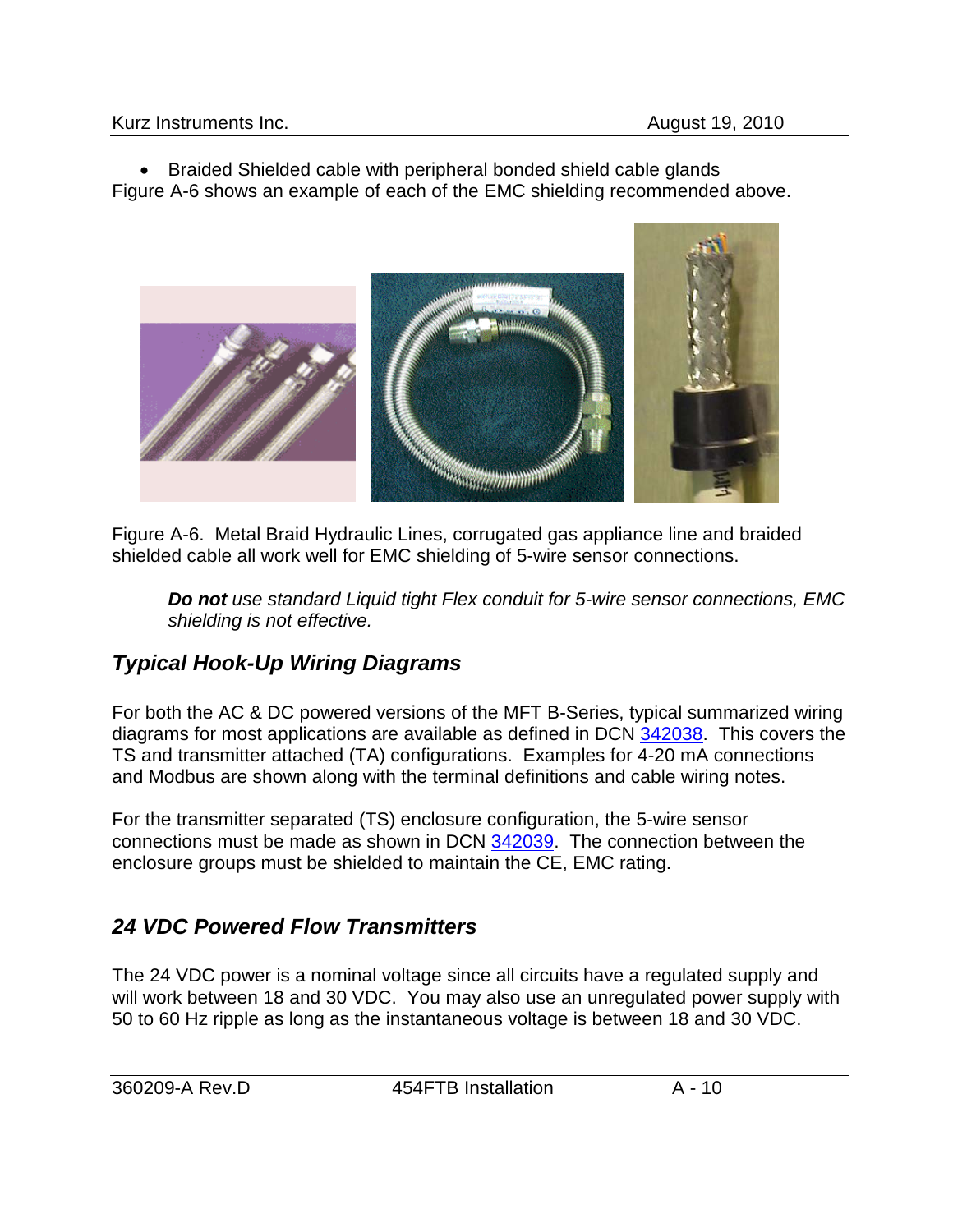Surge currents during sensor warm up could require up to 1 A and will fall off after it warms up in about 20 seconds. At no-flow the current will be about 0.1 A and about 0.3 A for high flow rates (60 SMPS). The power is protected against reverse polarity so if no current flows or there is no output signal you may want to check the polarity against the wiring diagram, DCN 342038.

The flow transmitter is grounded to its chassis. The 24 VDC power and 4-20 mA signal have MOVs (metal oxide varistors) to clamp voltage spikes going into the unit. These are 56 V nominal (voltage level at 1 mA) and do not conduct significant current below about +/- 36 VDC relative to ground. Consequently, the isolated 4-20 mA signals, alarms etc., can not have a significant common mode or bias voltage to prevent leakage currents on the MOVs, which can cause an error in the flow measurement if occurring on the 4-20 mA output.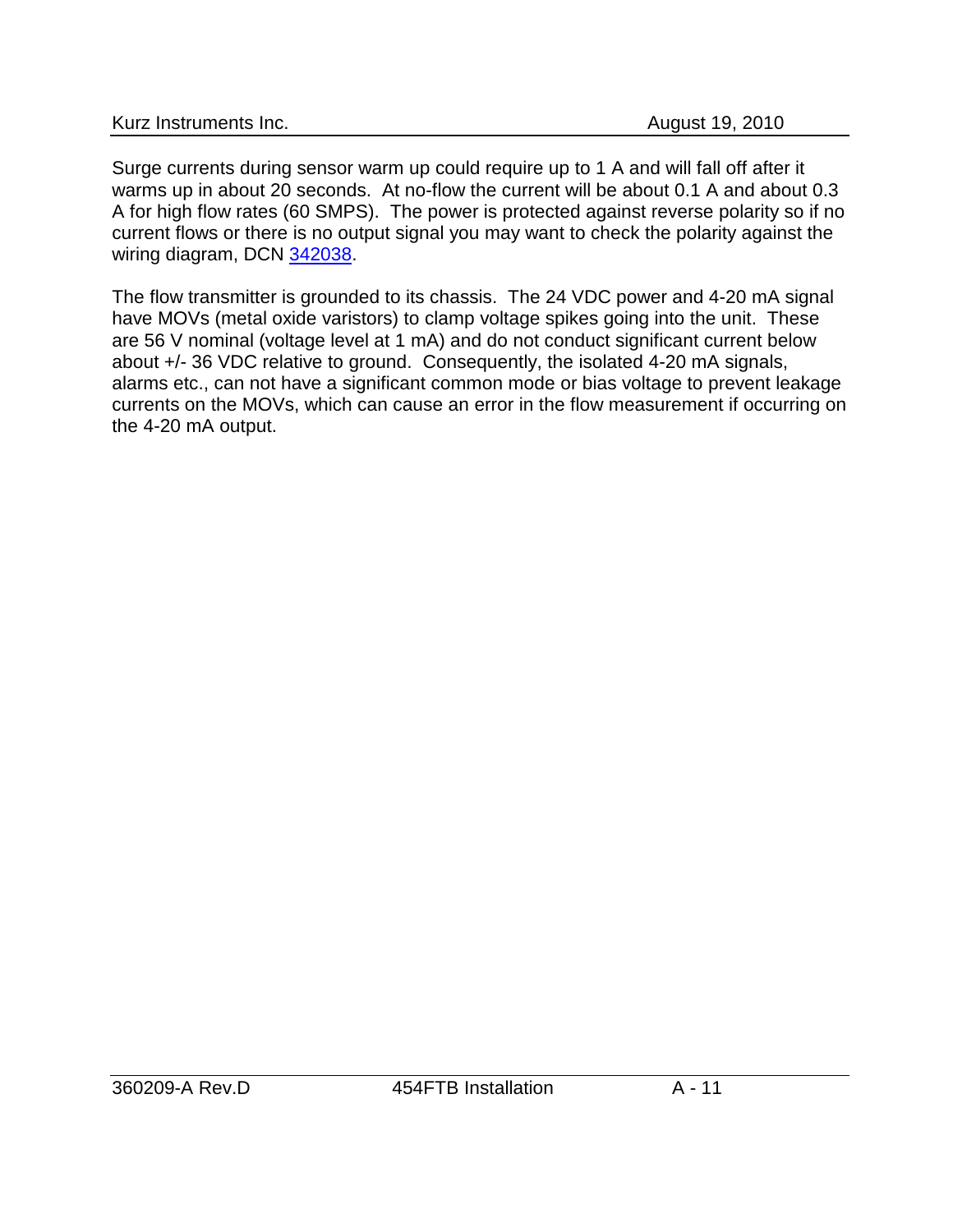

Figure A-7. DC and AC power connection.

# *AC Powered Units*

A universal input 85-265 VAC and 50-60 Hz supply generates a nominal 24 VDC to power the unit. The AC wiring uses one of the two ¾" conduit ports for the signal wiring. The AC powered units have a long pull tab attached to the plug so it is easy to remove the plug and connect the AC wiring with a 1/8" screw driver.



Figure A-8 AC power pull tab to be removed.

Discard the pull tab as the power wiring can be used to guide the plug in/out of the power supply.

These wires must be inside the plastic insulator sleeve or wiring label to prevent the wires from catching in the threads of the explosion proof lid. The internal ground can be made via the AC power plug or a 10-32 stud on the PCB mounting bracket.

360209-A Rev.D 454FTB Installation A - 12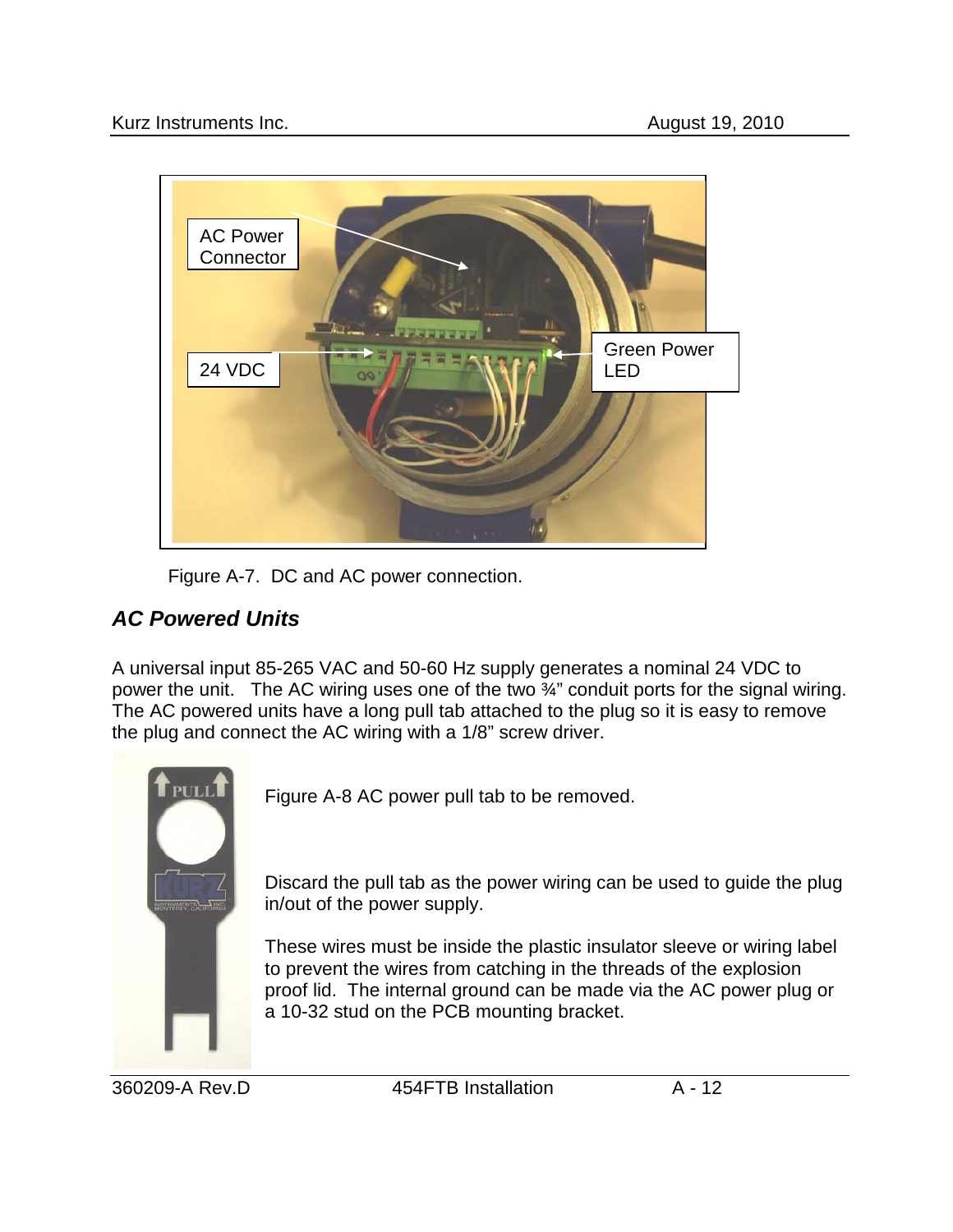There is no means of disconnecting power for this unit. You will need a disconnect per your local electrical code.

# *Analog Output*

**Loop powered wiring:** The 4-20 mA linear output is a loop powered isolated signal. The positive output terminal is diode protected against reverse voltage. The principle wiring diagrams for these are 342038 and 342039.

**Self powered wiring:** The output may be self-powered in the non-isolated mode by jumpering +24 VDC to one of the two + 4-20 mA terminals. Then the 4-20 mA output would be taken from the 4-20 mA negative terminal to ground. A simplified AO wiring drawing or this mode of operation is shown in diagram 342045 and one of the examples of the 342038 drawing. To use it in the non-isolated mode, the receiving current (PLC or DCS) should be sensed with an isolated input to avoid ground loop currents.

**AO capabilities:** The 4-20 mA circuit has an 11 VDC compliance at the full 20 mA current. So, on a 24 VDC 4-20 mA circuit, at least 11 VDC will be dropped across the 4- 20 mA output, the balance on the load resistor and wiring. For example, with a 250 ohm load, at 20 mA the voltage drop will be 5 V on the load resistor, 19 V across the 4-20 mA output or AO terminals. With higher voltage supplies, you have correspondingly higher load resistance available. As a loop-powered 4-20 mA output and a 24 VDC power supply, you can drive 600  $\Omega$  and still support the 21 mA NE-43 alarm. Do not exceed 36 VDC on the loop-powered interface or you may have leakage current from the protective MOVs causing an error in the measurement. In summary, a loop-powered configuration places a customer provided DC power source, the MFT B-Series output and load resistance(s) all in series.

**NE-43 alarm** support on the 4-20 mA signal is also provided. This means normal operation is clipped between 3.8 and 20.5 mA. Meter faults are indicated with either a low or high alarm on the 4-20 mA output. See the diagnostic section for more information.

**HART:** The HART version of the SC board has just one 4-20 mA or AO. See section AQ for full list of HART commands. The DD for this device is usually all you need as it is self documented. The **DD** user interface will typically be used on a handheld communicator but is also available for a HART Master running on a laptop/PC.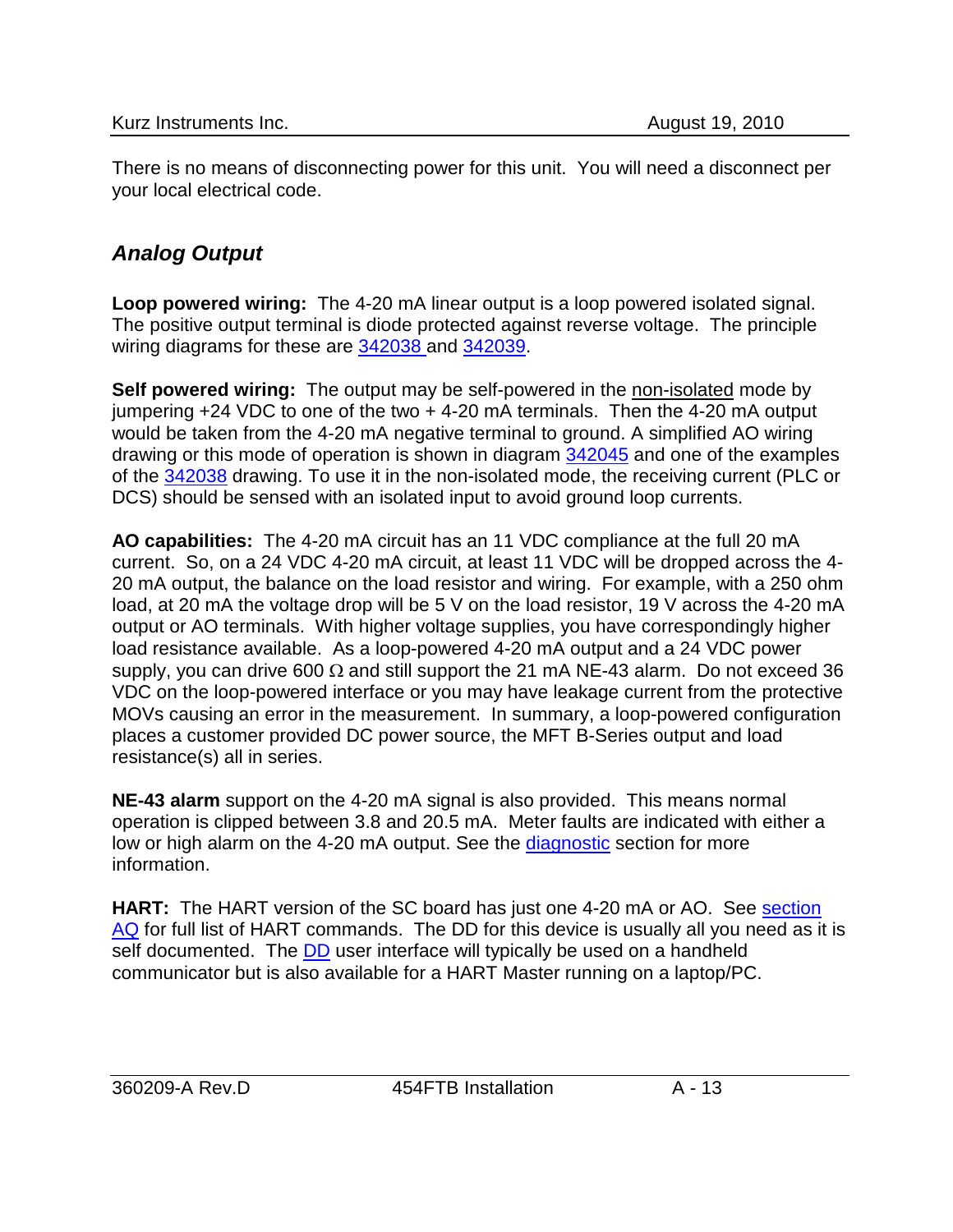## *Clip-on Ferrite for all Signal Wires*

The I/O connections, 24 VDC, Modbus, analog outputs, or analog inputs (4-20 mA) must be clipped in a ferrite to meet the EMC specifications. Figure A-9 shows and example of this type of wiring. This ferrite has an half inch diameter hole for wires.



Figure A-9 Clip-on Ferrite for I/O wires to be CE compliant without proper cable or conduit shielding.

The exception for this is if the I/O wiring are in a multi-conductor braded shield cable with peripheral bonded termination or solid conduit (ridged or EMT). Liquid tight flex does not provide shielding.

One Ferrite kit ships with each meter. More can be purchased from Kurz as part number 600029- or from the following manufactures:

Steward 28A2024.0A2

Fair-rite: 0443164151:

Stock available from Kurz or Digi-Key Corporation [\(www.digikey.com](http://www.digikey.com/))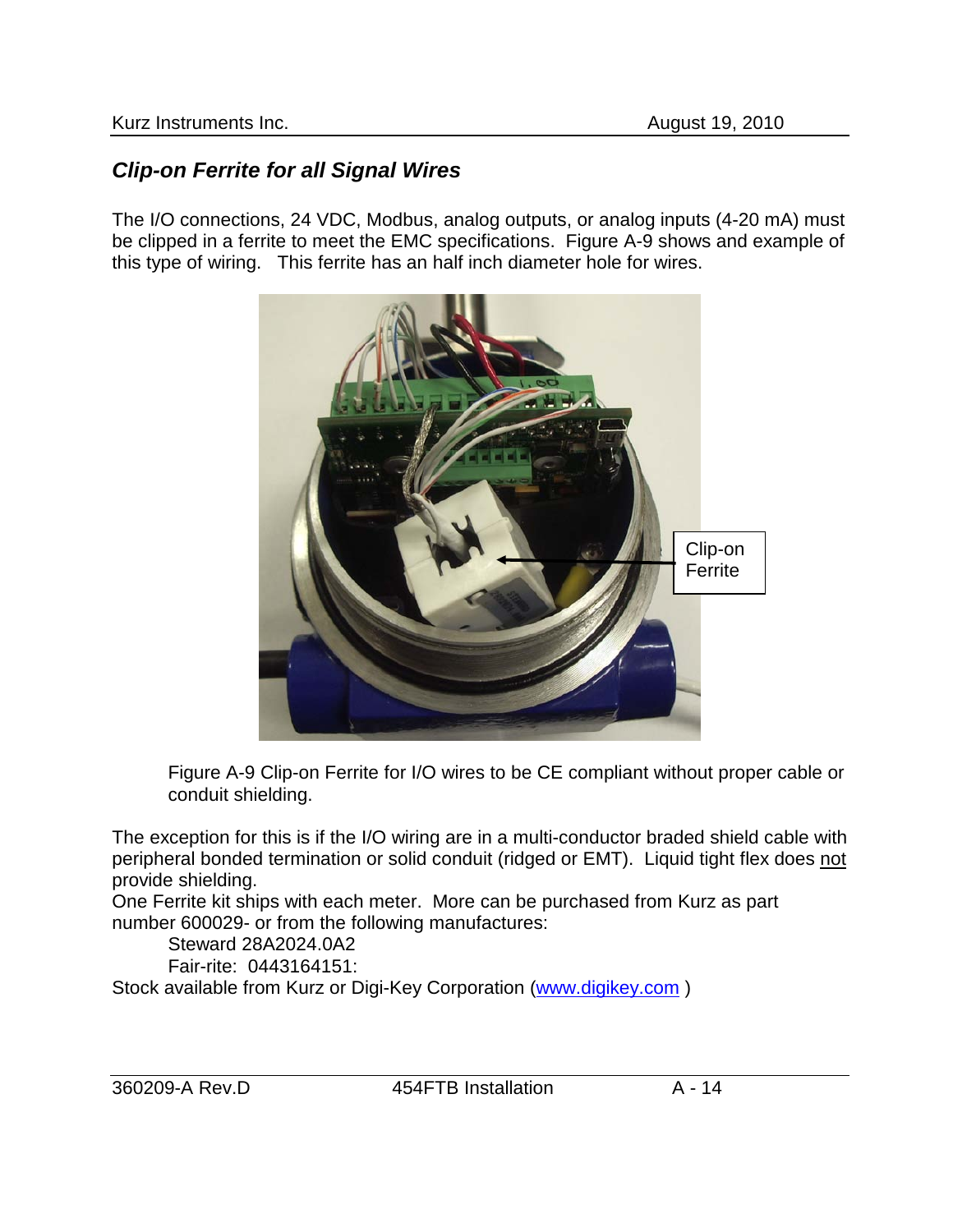## *Alarms*

The two optically coupled solid state relays (SSR), may be used for just about any flow logic you can think of, sensor error output, or totalizer mode pulses. Each SSR is rated for 0.5 A, 24 V AC/DC. As with the other I/O terminals, there are 48 V MOVs for surge protection on this device. You must not exceed 36 V to ground or you will cause leakage and may overheat and damage the MOV which can fail in a short. Again, see the wiring diagram 342038 for the specific alarm terminals.

# *Serial Communications*

There are two independent serial ports on the MFT B-Series. A mini-type B USB connector with Kurz driver can act as a COM port to make "remote" terminal operations possible. A RS-485 port can be used for the Modbus protocol and multipoint communications. The USB port can be used instead of the optional on-board LCD/keypad to view data, configure the meter or extract diagnostic data. The upload or download of the meter configuration can be done on either the USB or Modbus port using the Kurz provided program KzComm. The advantage of the Modbus port is greatest when you have multiple meters on the bus allowing access to all of them from one location (eg, your heated/cooled office or control room).

## **USB**

The USB interface requires installation of the Kurz USB driver on the Windows PC. Both 32 and 64 bit Windows drivers are available on our CD/manual which are known to work on Windows 2000 to 7.

Any terminal emulator program may be used to act as a remote terminal to the MFT B-Series. We recommend TeraTerm which works for all Windows versions (95 to 7). The TeraTerm program is available on our CD manual or the internet at <http://ttssh2.sourceforge.jp/>

Once the program is installed, start TeraTerm and select the communications port by selecting the Serial radio button and then choosing the port number. Under the Setup menu, select 'Serial Port…' and check that the serial port setup is as follows: Baud Rate 9600, 8 Data Bits, No Parity, 1 Stop Bit, No Flow Control. This configuration can be saved for future recall by selecting 'Save Setup…' from the Setup menu.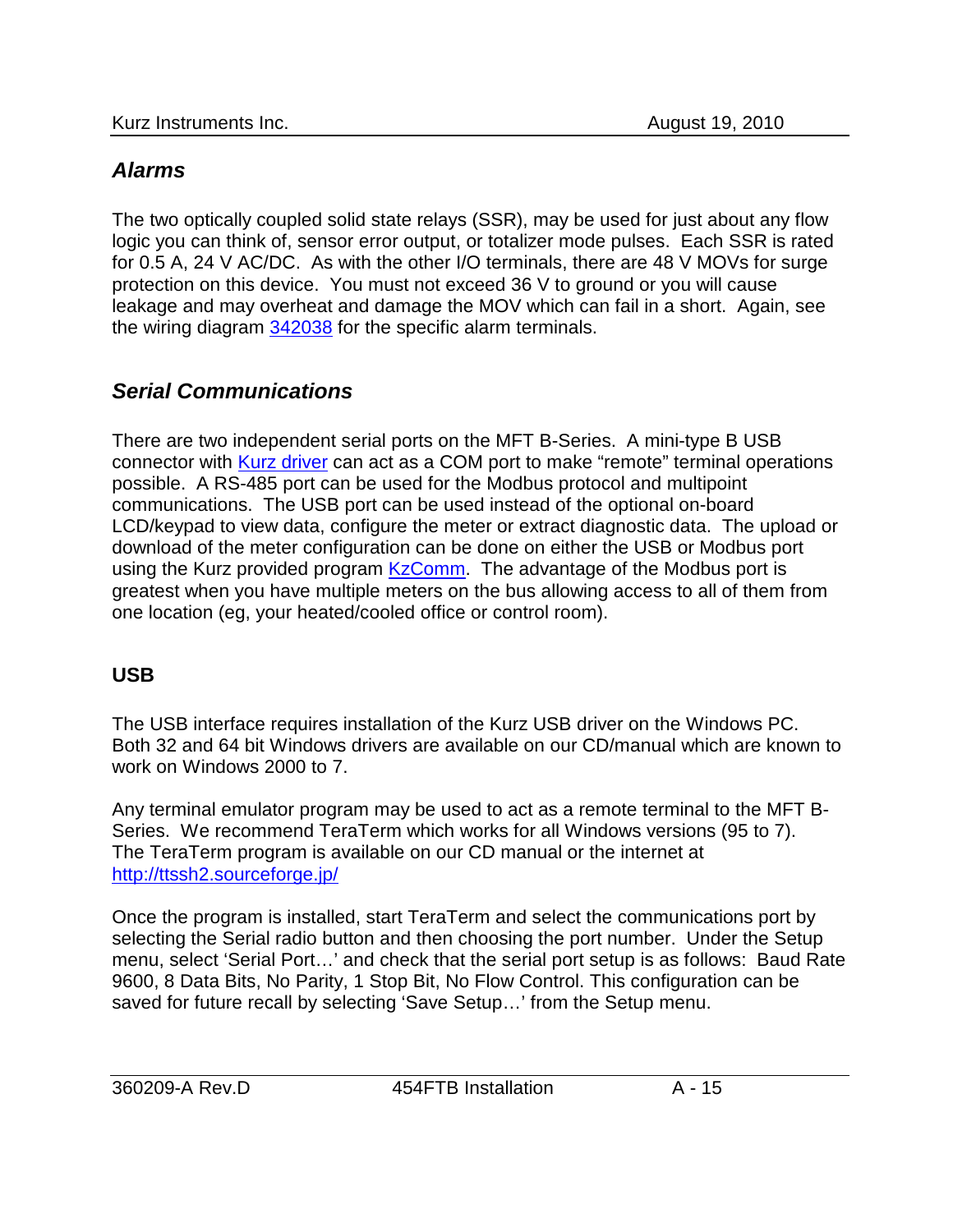#### Kurz Instruments Inc. **August 19, 2010 August 19, 2010**

| Tera Term - [disconnected] VT                                          |                                                                                                                                                                                                                                                                                                                      | $\left[ \begin{matrix} 0 \\ \mathbf{0} \end{matrix} \right] = \left[ \begin{matrix} 1 \\ - \end{matrix} \right] \left[ \begin{matrix} 1 \\ 0 \end{matrix} \right]$ |
|------------------------------------------------------------------------|----------------------------------------------------------------------------------------------------------------------------------------------------------------------------------------------------------------------------------------------------------------------------------------------------------------------|--------------------------------------------------------------------------------------------------------------------------------------------------------------------|
| File Edit Setup Control Window Help<br>П<br>○ ТСР∕ІР<br>$\odot$ Serial | $\boxminus$ $\times$<br><b>Tera Term: New connection</b><br>Host: 192.168.1.3<br>$\checkmark$<br>$\triangleright$ History<br><b>TCP port#: 22</b><br>Service: O Telnet<br>SSH SSH version: SSH2<br>$\bigcirc$ Other<br>Protocol: UNSPEC v<br>Port: COM3: Kurz USB-HID -> COM device V<br>Cancel<br><b>Help</b><br>0K | $\frac{\lambda}{\Box}$                                                                                                                                             |
|                                                                        |                                                                                                                                                                                                                                                                                                                      |                                                                                                                                                                    |

The program KzComm may also be used on the USB interface if you only need to save/print the configuration files, but it is not a terminal emulator for the LCD/keypad of the meter.

## **RS-485/Modbus**

The RS-485 interface is half duplex and supports baud rates of 9600, 14400, 19200, 38400 and 57600. Wiring is a shielded twisted pair, two signal lines and one shield connection. The signal lines can be connected in any order provided the 485 bus is biased so the flow meter knows which signal is positive. See 342038 for a wiring example of this. A junction tee (see [www.turck.com](http://www.turck.com/) ) between the network bus and instrument drop is recommended so instruments may be removed for service without interruption to the network bus.



Desk computers and laptops can interface to the RS-485 devices using a USB dongle converter. We recommend the industrial version from [EasySync,](http://www.easysync.co.uk/) available from Kurz (PN 700491) or the manufacture. This device is optically isolated, screw terminal interface with metal enclosure and status LEDs, with a biased bus allowing the auto-polarity detection to work.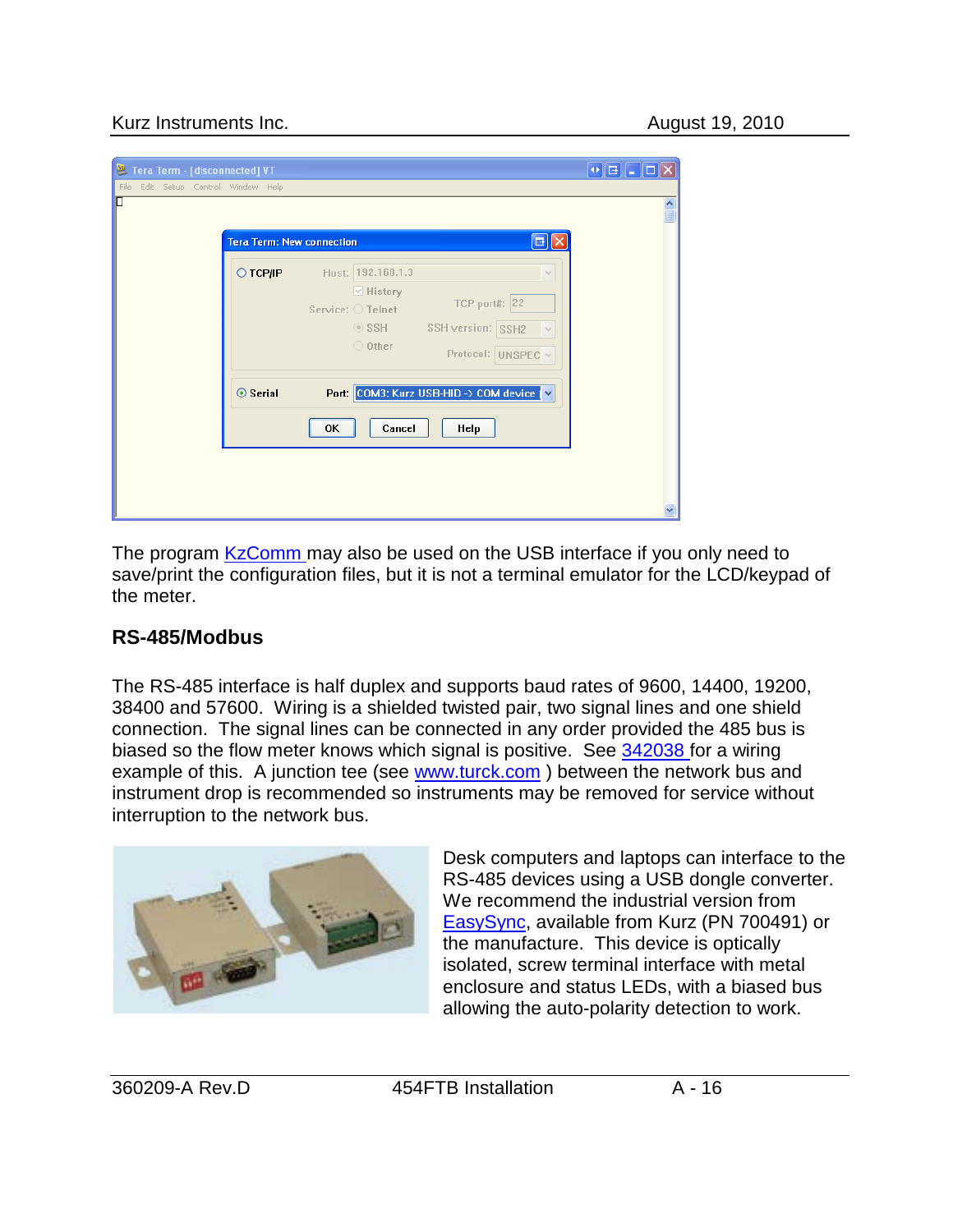The Modbus interface must be set for device address, protocol, baud rate, and byte order. Once properly connected and configured, you will see on the EasySync 485 converter the yellow LED flash for RS-485 receive activity and you will see the green LED flash for transmit or response of the flow transmitter. Also, on the MFT B-Series unit, it has two red LEDs used for receive and transmit, respectively. These should also flash intermittently to indicate activity between the flow transmitter and the Modbus master. The full protocol specification and register variable map is found in the serial communications section of the manual.

# *5-Wire Sensor Connections*

For the TS version you must field install the wiring between the sensor and its electronics enclosures. In addition to the field wiring diagram 342038 you need to refer to 342039 for the TS part. This is a 5-wire connection which must use quality wire whose wire resistance is less than 1  $\Omega$  per wire. Each wire must be matched within 0.01  $\Omega$  or 10 m $\Omega$ so the lead length compensation can work properly. Without this, the Factory calibration and temperature compensation will not hold in the field. If the individual wires do not meet the matching specification, their length must be trimmed or extended until they match. The terminal strip for the sensor wire will accept up to 12 AWG wire (2.05 mm) which is good for 630 feet (192 m) between the sensor and electronics. However, the electronics terminal block TB1 is rated for 14 AWG (1.63 mm) max wire size.

To maintain the CE EMC compliance of the product in the TS configuration, one must maintain a good shield around the 5 wires. This can be done with rigid conduit, EMT or a braided shielded multi-conductor cable between the sensor junction box and the sensor electronics enclosures. Conduit seals directly to the enclosures are still needed to meet the explosion-proof ratings. Peripherally bonded shielded cable glands work well but a simple cable gland and shield pigtail ground connection is sufficient. Hawke America (281 445 7400, [www.ehawke.com](http://www.ehawke.com/) ), makes a whole line of cable glands for shielded cable. Their Model 501 universal is one of many and has Exd safety ratings too, see installation info also. Some of these sizes and cable are also available as accessories from Kurz. See [section above](#page-8-0) with more recommend wiring methods for the 5-wire sensor connections.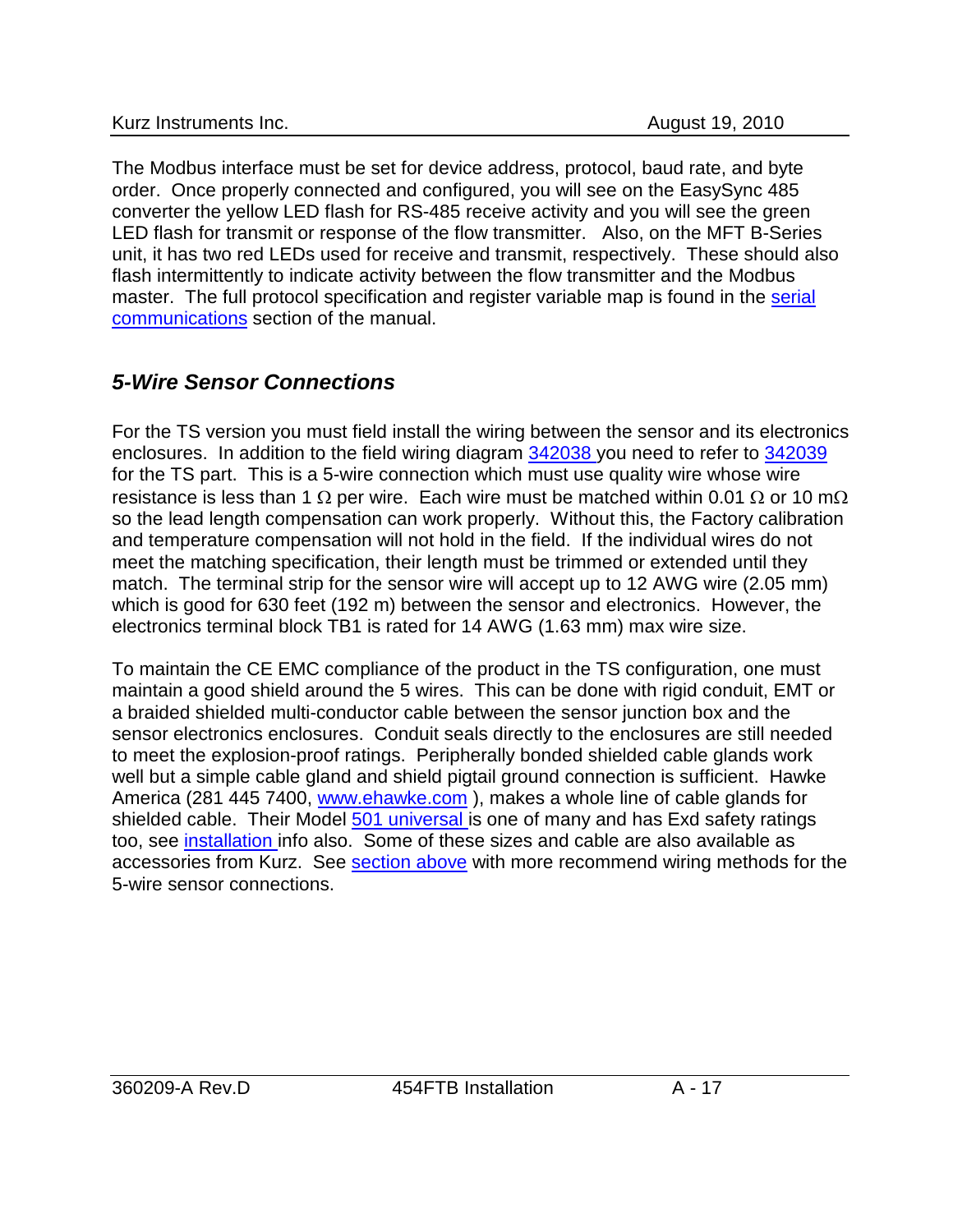#### Kurz Instruments Inc. **August 19, 2010**



**Cable Gland Example with Braded Shielded cable on a TS configuration.**

**Not recommend for CE EMC compliance on the 5-wire sensor connections of the TS configuration:**

| <b>Type</b>                                                                                                                                                                    | Reason not to use it.                                                                          |  |
|--------------------------------------------------------------------------------------------------------------------------------------------------------------------------------|------------------------------------------------------------------------------------------------|--|
| Unshielded<br>twisted Pair, UTP                                                                                                                                                | No shieiding                                                                                   |  |
| Armor Cable                                                                                                                                                                    | Spiral wrap armor wires are not an EMC<br>shield. Looks like an inductor at RF<br>frequencies. |  |
| <b>Flex Conduit</b>                                                                                                                                                            | Spiral wrap shell is not an EMI shield.                                                        |  |
| Liquid Tight<br>Better shield than ilex conduit but will not<br>Conduit<br>hold up well over time due to oxidation of<br>the metal wrap joints that degrade the EMC<br>shield. |                                                                                                |  |
|                                                                                                                                                                                |                                                                                                |  |